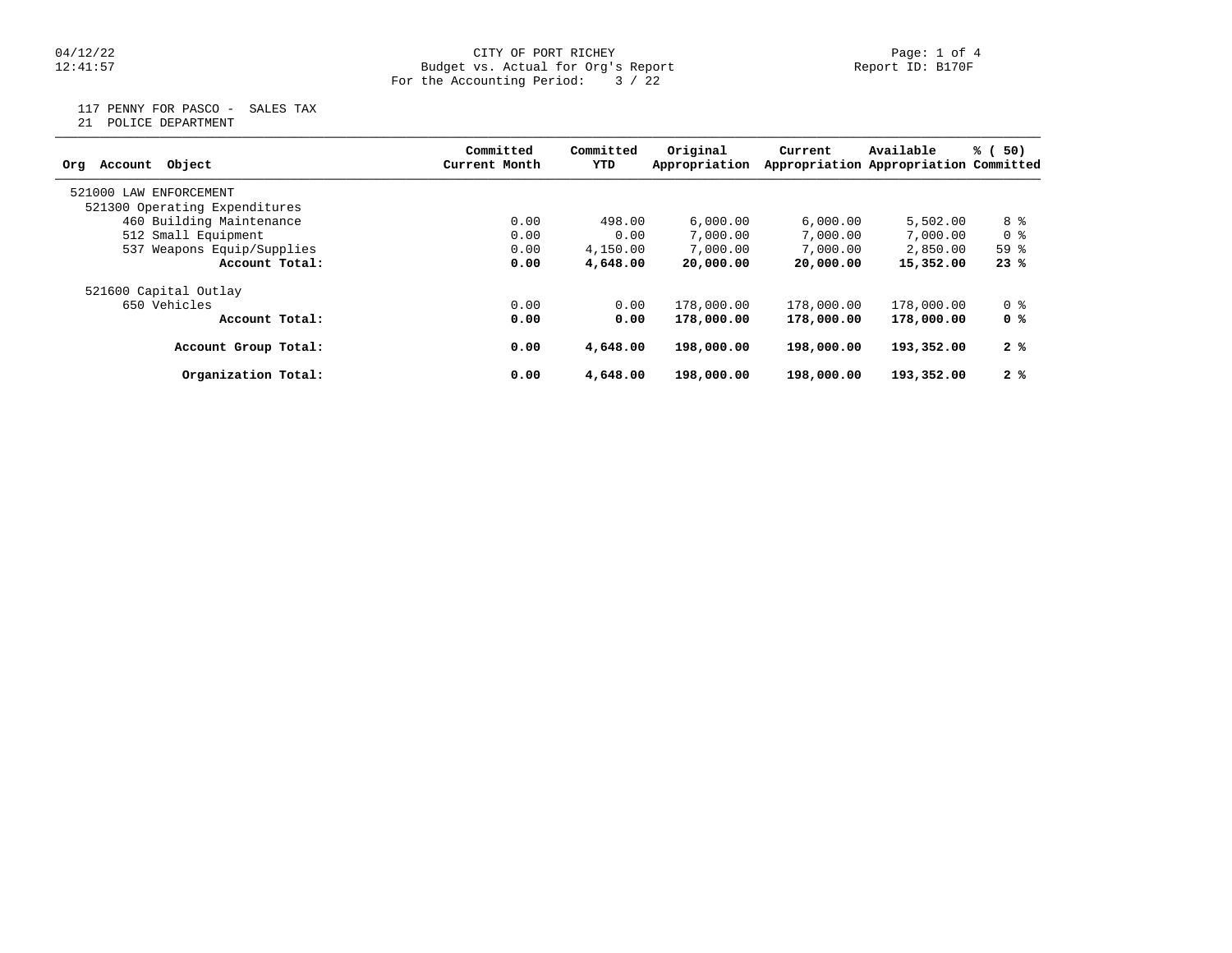## 04/12/22 CITY OF PORT RICHEY Page: 2 of 4 12:41:57 Budget vs. Actual for Org's Report Report ID: B170F For the Accounting Period: 3 / 22

117 PENNY FOR PASCO - SALES TAX

22 FIRE DEPARTMENT

| Object<br>Account<br>Org      | Committed<br>Current Month | Committed<br>YTD | Original<br>Appropriation | Current    | Available<br>Appropriation Appropriation Committed | % (50)         |
|-------------------------------|----------------------------|------------------|---------------------------|------------|----------------------------------------------------|----------------|
| 522000 FIRE CONTROL           |                            |                  |                           |            |                                                    |                |
| 522300 Operating Expenditures |                            |                  |                           |            |                                                    |                |
| 460 Building Maintenance      | 0.00                       | 0.00             | 10,000.00                 | 10,000.00  | 10,000.00                                          | 0 %            |
| 512 Small Equipment           | 316.33                     | 5,267.82         | 14,203.00                 | 11,143.00  | 5,875.18                                           | 47.8           |
| 514 Safety Equipment          | 0.00                       | 2,582.00         | 12,960.00                 | 12,960.00  | 10,378.00                                          | $20*$          |
| 613 Fire Equipment            | 0.00                       | 0.00             | 69,000.00                 | 69,000.00  | 69,000.00                                          | 0 <sup>8</sup> |
| Account Total:                | 316.33                     | 7,849.82         | 106,163.00                | 103,103.00 | 95,253.18                                          | 8 %            |
| 522600 Capital Outlay         |                            |                  |                           |            |                                                    |                |
| 643 Small Equipment           | 0.00                       | 3,059.12         | 0.00                      | 3,060.00   | 0.88                                               | $100*$         |
| 650 Vehicles                  | 0.00                       | 0.00             | 140,000.00                | 140,000.00 | 140,000.00                                         | 0 %            |
| Account Total:                | 0.00                       | 3,059.12         | 140,000.00                | 143,060.00 | 140,000.88                                         | 2%             |
| Account Group Total:          | 316.33                     | 10,908.94        | 246,163.00                | 246,163.00 | 235,254.06                                         | 4 %            |
| Organization Total:           | 316.33                     | 10,908.94        | 246,163.00                | 246,163.00 | 235,254.06                                         | 4%             |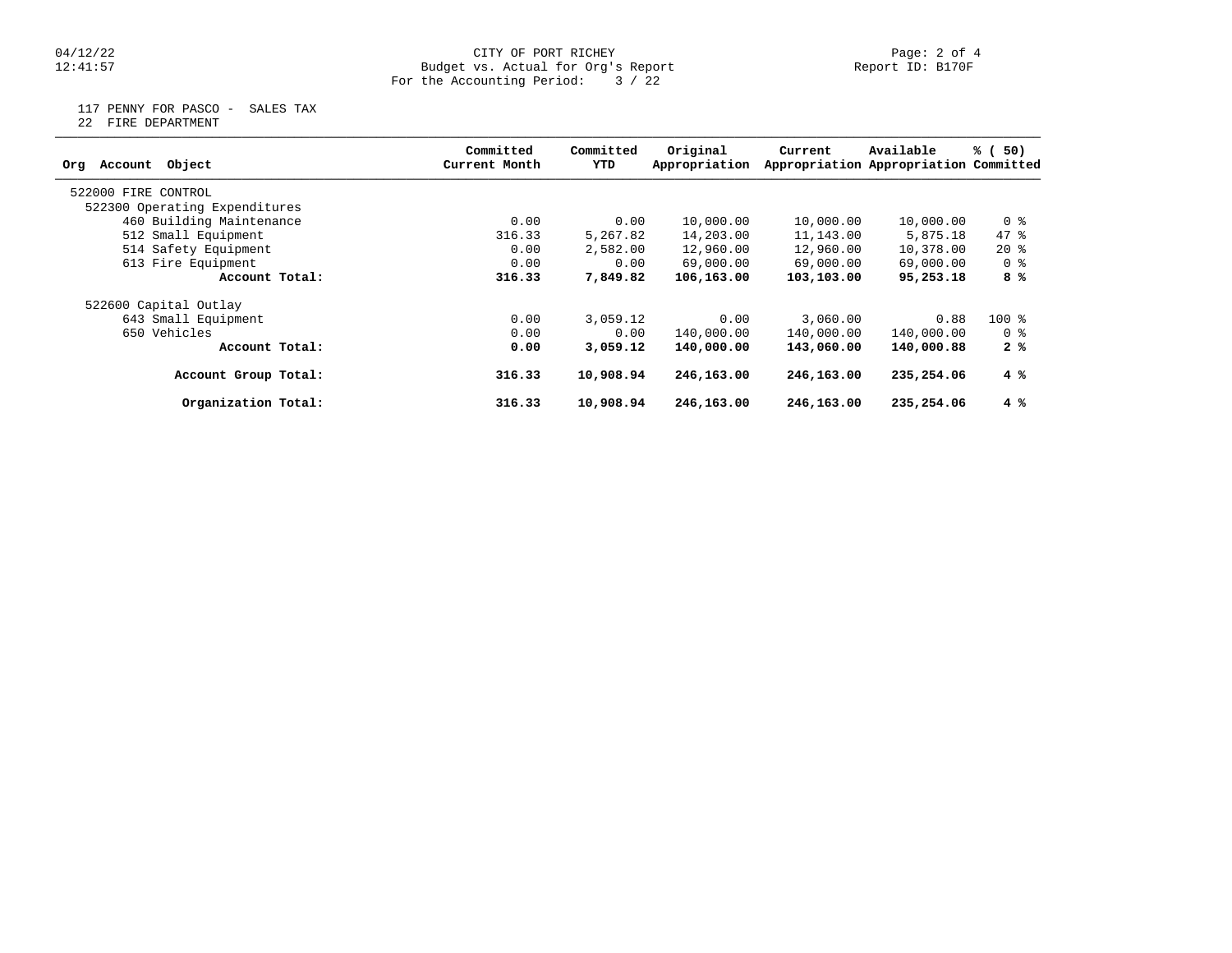## 04/12/22 CITY OF PORT RICHEY Page: 3 of 4 12:41:57 Budget vs. Actual for Org's Report Report ID: B170F For the Accounting Period: 3 / 22

 117 PENNY FOR PASCO - SALES TAX 82 DEBT SERVICE

| Object<br>Account<br>Org | Committed<br>Current Month | Committed<br>YTD | Original<br>Appropriation | Current   | Available<br>Appropriation Appropriation Committed | % (50) |
|--------------------------|----------------------------|------------------|---------------------------|-----------|----------------------------------------------------|--------|
| 582000                   |                            |                  |                           |           |                                                    |        |
| 582700 DEBT SERVICE      |                            |                  |                           |           |                                                    |        |
| 720 Interest - Vehicle   | 0.00                       | 6,032.72         | 6.033.00                  | 6.033.00  | 0.28                                               | $100*$ |
| 752 Vehicle Purchase     | 0.00                       | 72,282.91        | 72,283.00                 | 72,283.00 | 0.09                                               | $100*$ |
| Account Total:           | 0.00                       | 78,315.63        | 78,316.00                 | 78,316.00 | 0.37                                               | $100*$ |
| Account Group Total:     | 0.00                       | 78,315.63        | 78,316.00                 | 78,316.00 | 0.37                                               | $100*$ |
| Organization Total:      | 0.00                       | 78,315.63        | 78,316.00                 | 78,316.00 | 0.37                                               | $100*$ |